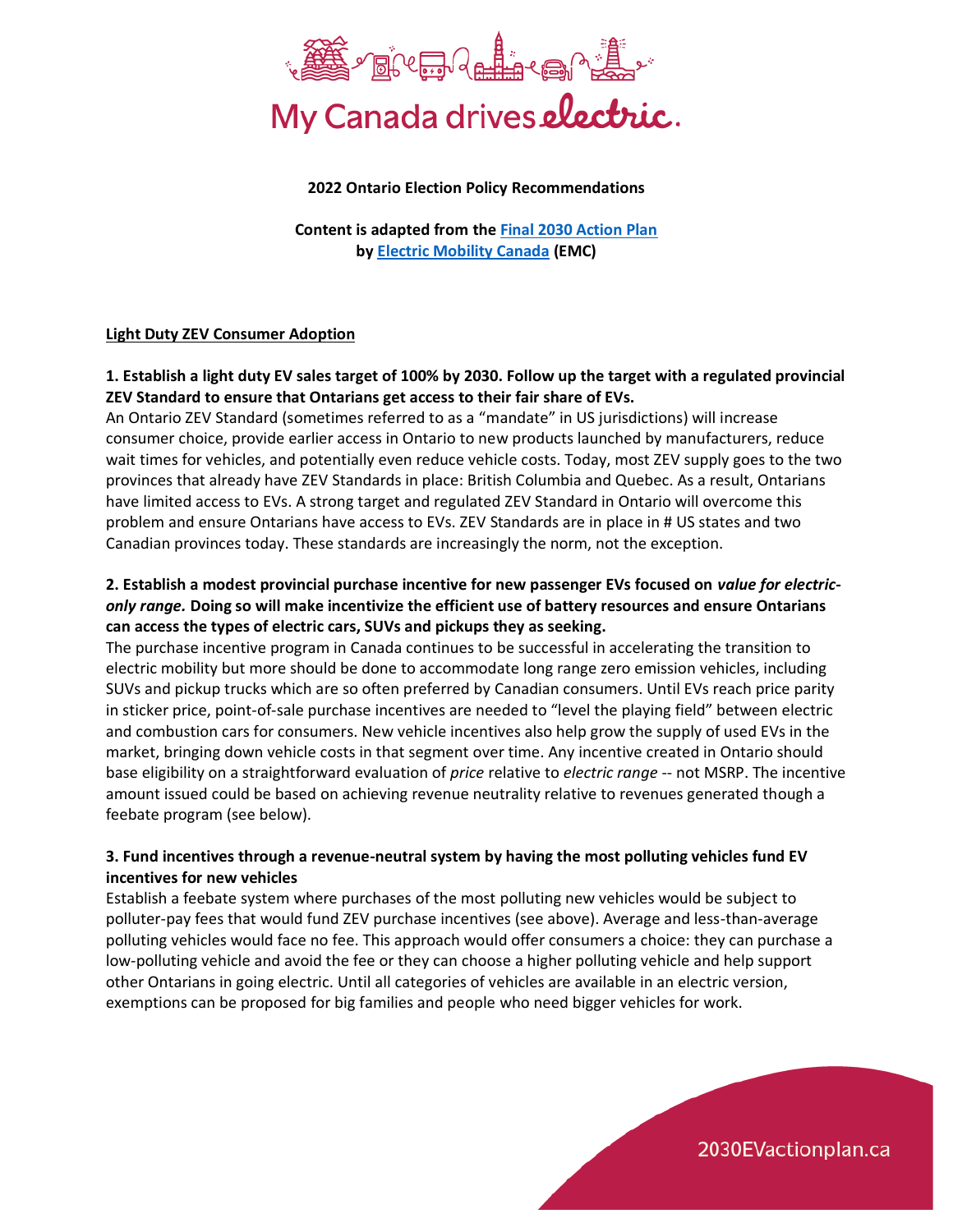#### **4. Offer incentives for used EVs**

Establish a used EV incentive to encourage used-vehicle buyers to consider an electric vehicle when making their next purchase. This program is complemented by the new vehicle incentive which contributes to ensuring sufficient long-term supply of used vehicles to the market.

#### **5. Low-and-modest income household purchase incentive "top-up"**

To further support low- and modest-income households in going electric, it is recommended that Ontario establish a meaningful income-based incentive "top-up" for new or used EVs, and further offer grants to support the installation of home charging infrastructure.

## **6. Support the establishment of a shared-EV program for lower-income communities.**

Recognizing the shortage in supply of used EVs in Ontario (driven by a lack of new EV supply in the province), and the lack of charging infrastructure in rental buildings, consider establishing a program to deploy shared EVs and charging to social housing properties and other buildings in lower-income communities for use by residents.

## **7. Support more consumer education**

While many Ontarians want to go electric, for others low levels of consumer awareness continue to be a barrier. Work with leading and trusted organizations like Plug n' Drive, EV Society, TOCO and others to establish a suite of programs to educate and support consumers in making the transition to electric vehicles.

#### **8. Maintain the existing Green Plate program**

Access to HOV and HOT lanes has been a motivator for many Ontarians to go electric. Maintain the green plate program given its successful track record and historic all-party support. Continue to provide the same benefits as currently offered on existing highways when new HOV/HOT lanes are constructed in the province until 50% of new vehicle sales are EV.

# **Medium, Heavy and Off-road ZEV Fleet Electrification**

#### **9. Establish a medium/heavy-duty EV sales target of at least 100% by 2040, at the latest.**

Make Ontario a leader in electric medium- and heavy-duty vehicle use. Electrifying transit and freight will deliver significant economic benefits to transit operators, freight carriers and others, strengthening the Ontario economy. Consider establishing a medium/heavy duty truck ZEV Standard or fleet rule to achieve the target, similar to US-based programs.

## **10. Work with regulators and utilities to ensure transmission and grid capacity exists to serve return-tobase operations that will be common in freight and transit use.**

Electric heavy-duty vehicles are expected to see a rapid growth in demand as more products come to market given the significant economic savings associated with operating electrified fleets. Work with IESO to ensure transmission and grid capacity is available in Ontario's large freight / logistics districts and near transit facilities. Work with the OEB to ensure distributors are well equipped to provide connections to new heavy-duty freight and transit customers swiftly so as not to bottleneck commercial adoption.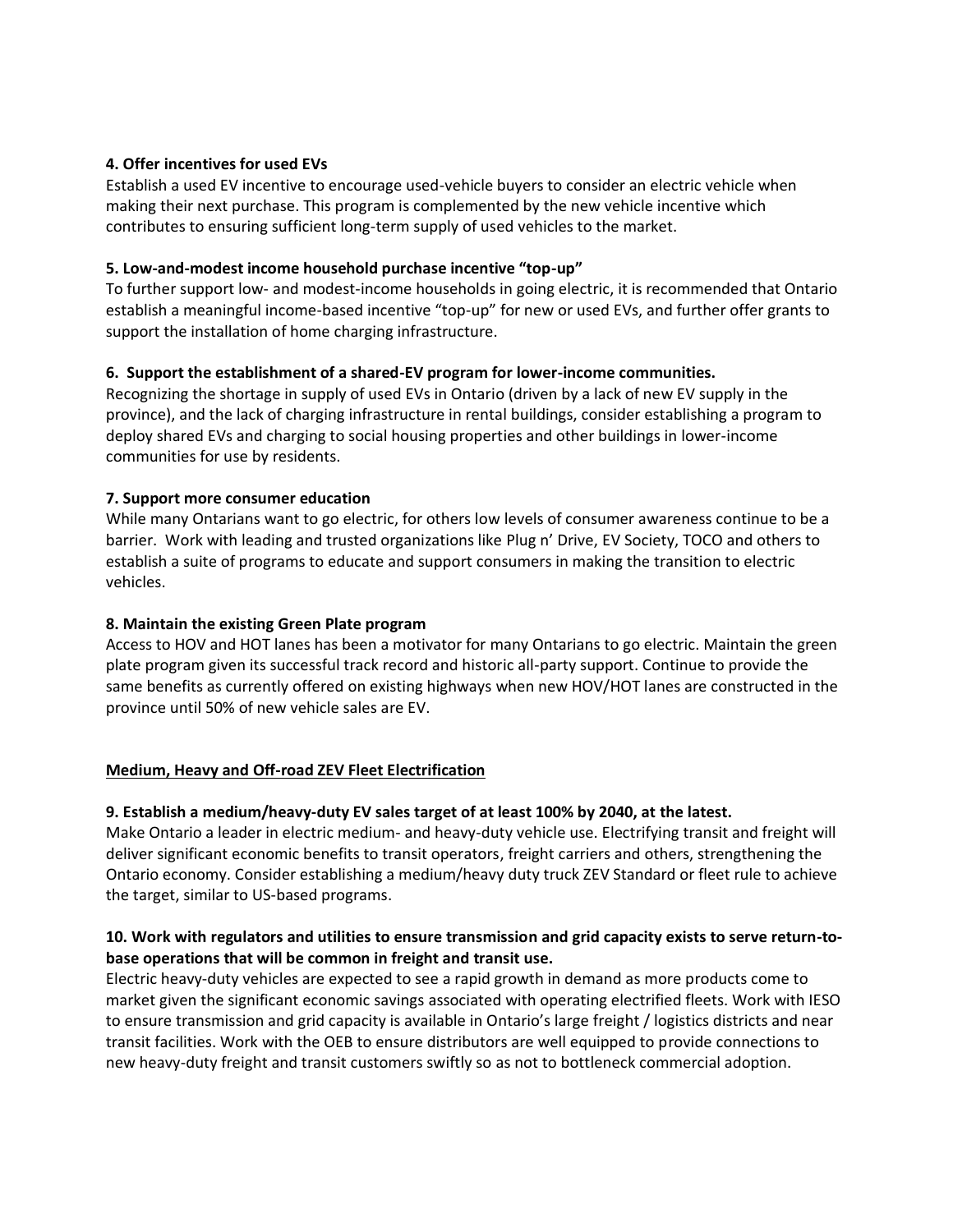## **11. Establish tax credits or rebates for the purchase of medium/heavy duty charging infrastructure or vehicles for freight use.**

Facilitate EV adoption in transit and freight sectors by incentivizing fleet transitions to electric for companies that have publicly committed to eliminate all combustion trucks/vehicles from their fleets by no later than 2040. Establish new rebates or refundable tax credits for the purchase of electric vehicles for transit and freight fleets.

# **12. Support public transit and school bus electrification and work with the provincial government to secure federal-provincial funding programs.**

Working with the federal government, provide predictable and long-term funding to municipalities, transit agencies and service providers, public bodies and school bus operators that plan to convert their entire fleet to electric vehicles. This includes helping entities procure electric buses and build out infrastructure, including charging infrastructure and facility upgrades, as well mid-term operational funding support associated with the purchase of electric transit vehicles due to lost revenue associated with a recent decrease in ridership due to COVID-19. More should be done to support operators, distributors and transmission companies for electrical upgrade costs associated with charging large batteries for transit and school bus electrification.

## **EV Infrastructure Deployment Plan**

## **13. Set provincial targets for EV charging deployment for all vehicle classes**

Set ambitious two-, five-, and ten-year targets for AC and DC charging connector deployments in each of the following sectors: multi-unit residential buildings, at workplaces, at town/city destinations, for long distance travel, for remote travel corridors, and for fleet depots.

## **14. Allocate \$300 million over four years to make 300,000 existing condominium and apartment parking stalls in Ontario EV-ready.**

Multi-unit residential buildings represent the largest infrastructure barrier to EV adoption, as highwayside and public charging is increasingly competitively developed or is supported by the federal government. As such, the province can alleviate this important barrier to EV adoption by allocating \$75M/year for four years specifically for the purpose of funding 50% of electrical power upgrades and make-ready infrastructure costs in Ontario's existing multi-unit residential building stock through building owners (for rental apartments) and condominium corporations. The goal should be to bring electrical capacity to 300,000 parking spaces, eliminating a major barrier to EV adoption.

## **15. Establish EV ready requirements for multi-unit buildings and workplaces in the Provincial building code and Provincial Policy Statement.**

Establish requirements in the provincial building code to mandate the installation of EV-ready power infrastructure in new construction. Require 100% of multi-unit residential parking to be EV-ready, and 20%-40% of workplace parking to include the basic electrical infrastructure needed for EV charging, at the time of construction. Such requirements should be included in the Ontario Building Code and will save EV drivers and businesses money by avoiding expensive and complex retrofits. While building codes are the best tool to implement these requirements, alternatively, the province could update the Provincial Policy Statement to direct municipalities to have regard for EV charging infrastructure in municipal planning frameworks. Make clear that requirements should meet both the needs of current and future EV charging based on local, provincial and national targets, where they exist.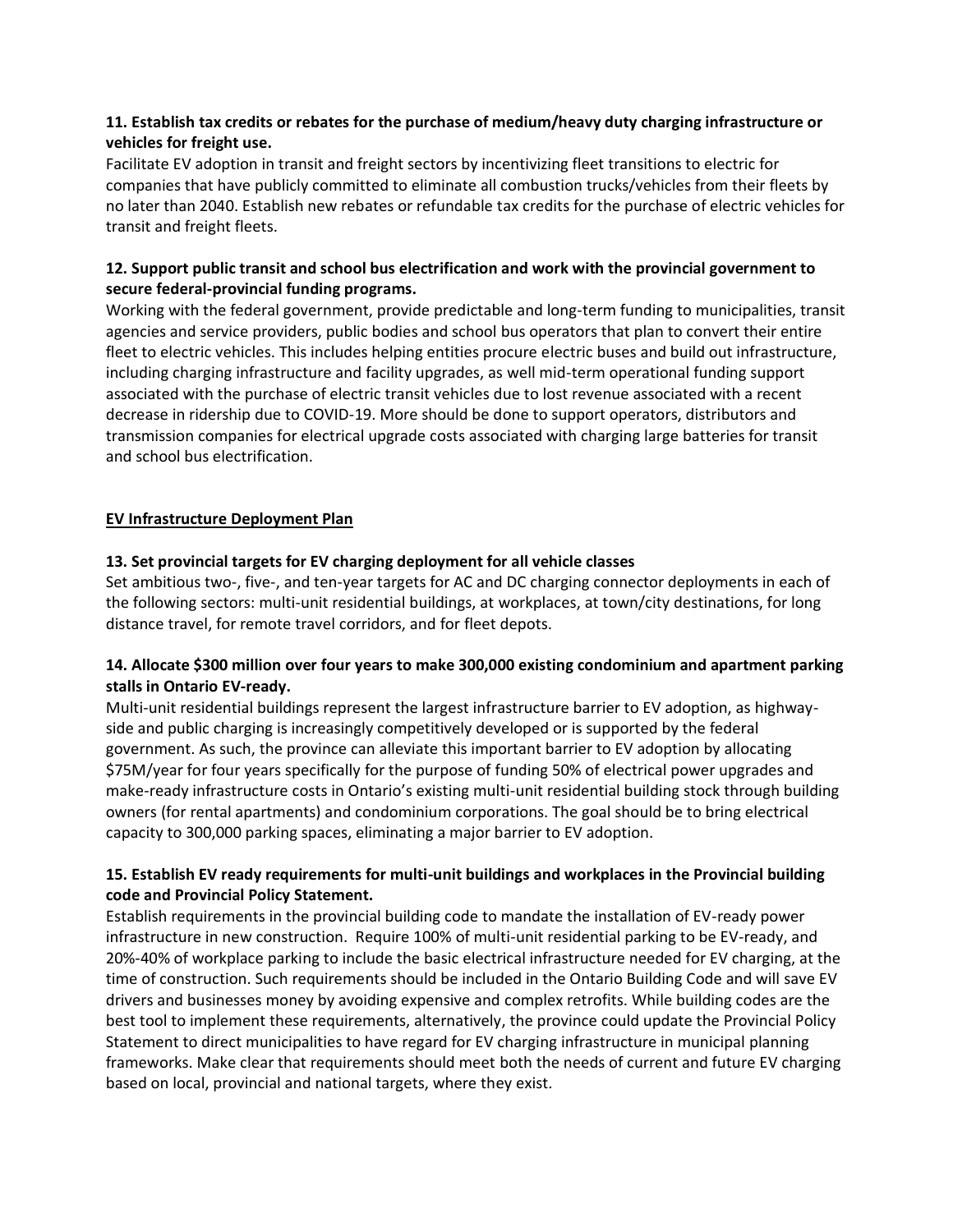# **16. Put underutilized government lands to work solving the urban charging challenge by establishing "charging hubs."**

To support access to charging in urban areas for those without reliable home charging access, and to put underutilized and high-cost provincial/agency real-estate to work supporting EV adoption, Ontario could take the lead in identifying parcels of public land in its high-cost real estate markets to establish as "Charging Hubs." Charging hubs should be large, available to any and all charging operators without exclusivity and should not cost EV drivers a fee to enter. In addition to its own lands, Ontario should also work through multi-party agencies (e.g. Waterfront Toronto) in which Ontario is a member, to achieve this goal. Charging hubs will provide scale in urban settings, enabling the market to meet growing demand for charging services until multi-unit residential building retrofits in cities can be completed. Approach provincially controlled highway rest stops in the same manner: without exclusivity to any and open to all operators to ensure a sufficient level of service is provided to Ontario's EV drivers over the long-term.

# **17. Implement a time-limited utility connection rebate, provincially funded, to support deployment of large-scale EV charging installations for all vehicle types**

Moving freight and large volumes of passenger vehicles with electricity will require electrical service upgrades to accommodate the power needs of large-scale charging deployments. The federal government should provide funds to rebate a portion of the cost of electrical service upgrades and connections for these large, high power, charging deployments in the near-term to afford provincial regulators, working with utilities and charging operators, time to address these costs permanently through provincial measures. Examples of eligible costs could include line-extension costs and private substation costs, where required.

# **Provincial Leadership**

## **18. Direct the Ontario Motor Vehicle Industry Council to require the estimated cost of fuel (whether gasoline, diesel or electric) be advertised over a 6-year ownership period with every vehicle advertisement made in Ontario.**

To better inform and protect consumers, require retailers and manufacturers to advertise the estimated cost of fuel over a six-year ownership period next to the purchase price of every advertised vehicle (whether gasoline, diesel, hydrogen or electric), including on website advertising and in-store, as part of OMVIC's obligations to protect fair advertising practices. This will help consumers better understand the total cost of ownership of any vehicle – ICE vehicle or ZEV – at point of purchase and better inform consumers who are making a major purchase decision about the costs they will face.

# **19. Establish a "Cabinet Office Secretariate for Electric Transport"**

Create a dedicated secretariate within the Cabinet Office to coordinate and advise the Premier on progress being made by government departments towards Premier-level oversight will ensure EV issues receive sufficient attention and priority. Such an office is justified given the public health benefits, climate change imperatives and the number of different government departments responsible for different aspects of electrification.